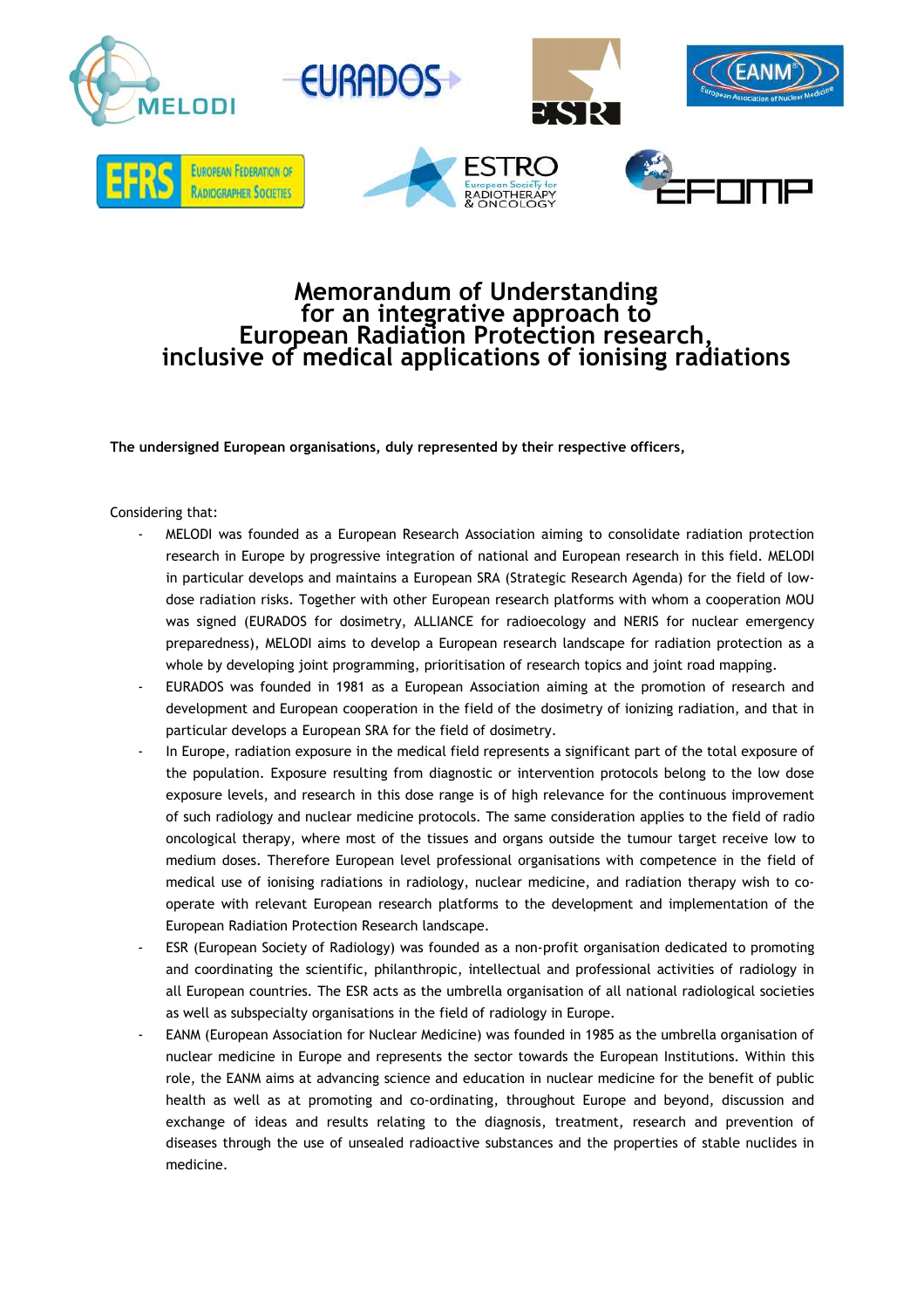- EFRS (European Federation of Radiographer Societies) was founded in 2008 as a non-profit organisation with as main aim to represent, promote and develop the profession of radiography in Europe, within the whole range of medical imaging, nuclear medicine and radiation therapy. The EFRS acts as umbrella organisation of the national radiography societies in Europe. The EFRS has an educational wing with 47 universities involved in radiographer education. Through its member organisations the EFRS represents about 100.000 radiographers and 8.000 students.
- ESTRO (European SocieTy for Radiotherapy & Oncology), founded in 1980, is a non-profit and scientific organisation that fosters the role of Radiation Oncology in order to improve patient's care in the multimodality treatment of cancer. With over 5000 members in and outside Europe, ESTRO supports all the Radiation Oncology professionals in their daily practice: Radiation Oncologists, Medical Physicists, Radiobiologists and RTTs (Radiation TherapistTs) and the wider oncology community. ESTRO's mission is to promote innovation, research, and dissemination of science through its congresses, special meetings, educational courses and publications.
- EFOMP (European Federation of Organisations of Medical Physics) was founded in 1980 to serve as an umbrella to all national member organisations in Europe. The current membership covers 35 national organisations which together represent more than 6000 physicists and engineers working in the field of Medical Physics. Among the main missions of EFOMP is to harmonise and advance medical physics both in its clinical and scientific expression throughout Europe.
- The inception of the European Horizon 2020 framework programme will call for a close cooperation between signatory organisations and the other European Research Associations, towards developing and strengthening Strategic Research Agendas in each field of radiation protection research and of developing a coherent and joined Strategic Research Agenda drawn up at the European level, and further integration of national R&D programmes. This co-operation at European level should be designed and operated with the objective to achieve a high level of operational effectiveness and complementarity of research actions, including their funding procedures, within the EU Health and EURATOM programmes as well as relevant national RTD programmes.
- Other European organisations active in the field of R&D coordination in disciplinary, scientific or technical fields of interest to radiation protection research in the medical field may wish to adhere to the present memorandum.

**Decide to cooperate on the following issues according to the principles set hereafter, in order to promote the integration and the efficiency of European radiation protection research, to maintain and use a common European infrastructure for this research, as well as to bring forward scientific education and training in the field of radiation protection for medical applications of ionizing radiations.**

Art 1: The signatory organisations decide to establish a Joint Committee for the coordination of European radiation protection research in the field of medical applications of ionizing radiations (referred here after as the "Joint Committee").

This Joint Committee will comprise two senior experts designated by each signatory organisation.

The chair of the Joint Committee will be chosen for three-year periods from the medical sector signatory organisations by consensus among signatory members. The secretariat of the Joint Committee will be provided by MELODI.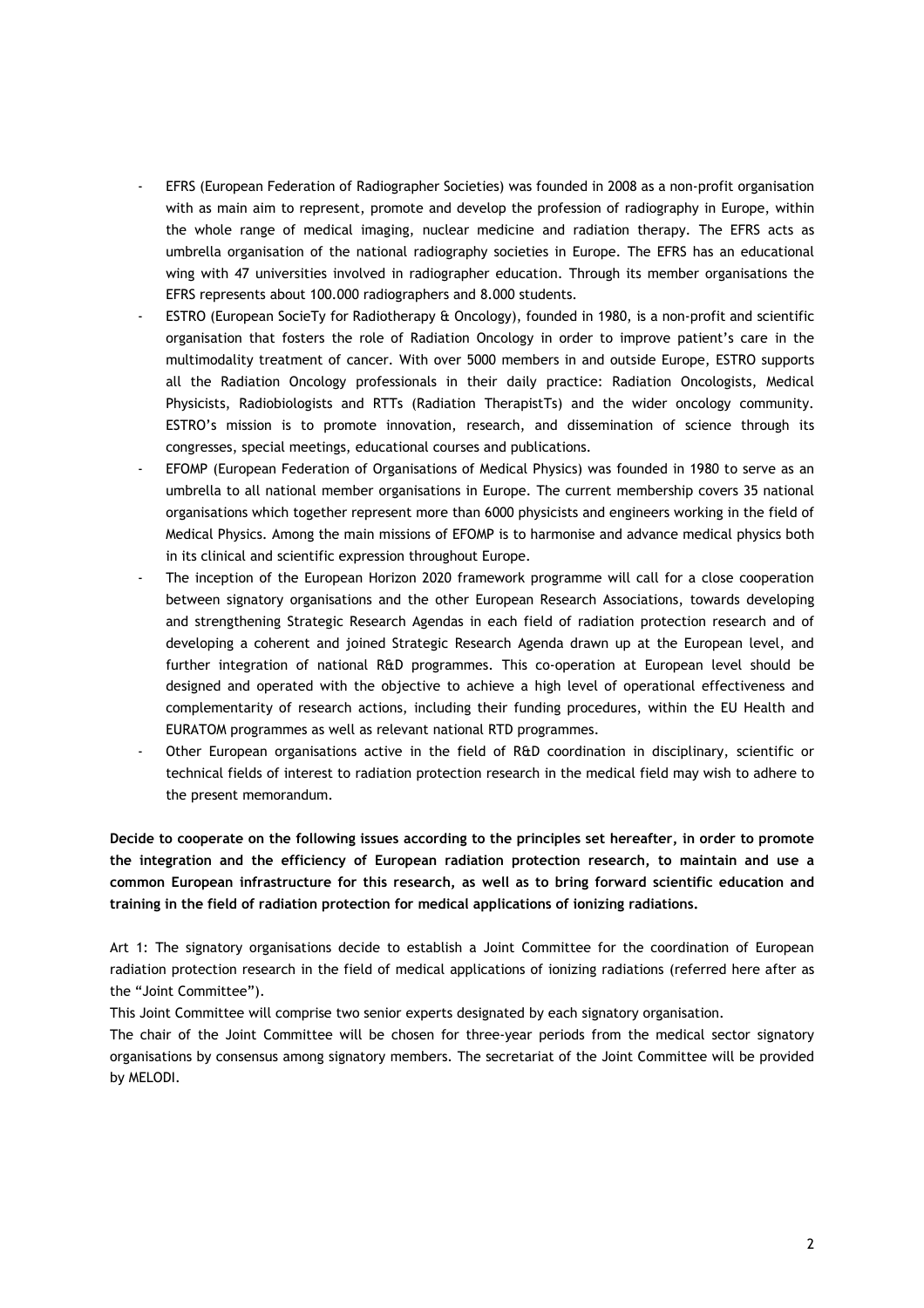The mission of the Joint Committee will be to co-ordinate actions by the signatories towards the following objectives:

- Ensure an adequate level of information exchange between the signatories in the fields of joint interest within the scope of the MOU,
- Identify gaps of joint interest in existing SRA's with respect to RTD needs for improving radiation protection in the medical field, or for improving the effectiveness/exposure ratio of medical protocols based on the use of ionizing radiations, so as to optimise the SRA contents and avoid duplication of efforts,
- Identify research areas of joint interest where progress may benefit from contributions from signatory organisations or the members thereof: for example, some low dose effects or dosimetry research projects may benefit from contributions in a clinical environment, conversely, some medical protocol research may benefit from advanced dosimetry or radiobiology developments,
- Develop joint documents in support to the elaboration of RTD calls in the framework of the H2020 programme, both in the EURATOM/Fission and in the Health programme,
- Optimise and co-ordinate the dissemination of scientific knowledge resulting from research, particularly through education and training actions.

Art 2: The signatories agree to set up as necessary joint working groups (JWG) in order to elaborate a joint vision in areas of common concern to all (or some of) the Signatory Organisations. The Chairs and Secretaries of these JWG's will be appointed by consensus between the signatory organisations concerned for three year periods. The detailed mandate of each JWG will be reviewed by the Joint Committee and approved by the concerned signatory organisations. The operations and results from each JWG will be periodically reviewed by the Joint Committee as long as the need exists to operate such a JWG. The operations of these JWG's will in addition be closely coordinated with activities in the corresponding fields generated by EC/EURATOM or EC/Health programme funded projects.

Art 3: Each Signatory Organisation invites the other Signatories to appoint an observer to participate in their respective organs competent for issues related to this MOU, in order to ensure adequate transparency and quality of communication.

Art 4: This MOU is open to adhesion by other European organisations active in the field of R&D coordination in disciplinary, scientific or technical fields of interest to radiation protection research in the field of medical applications of ionizing radiations, subject to prior information and unanimous agreement of the signatories.

Art 5: The Signatories agree to inform the European Commission of the signature of this MOU and of results achieved through the above initiatives, and where needed to invite EC responsible officers to participate in joint meetings.

Art 6: This MOU, of which each signatory organisation holds an original copy, is concluded for a period of 4 years. It may be prolonged by tacit agreement, or amended by consensus agreement between the signatory organisations. A signatory may withdraw from the obligations set forth in this MOU subject to prior notice to other signatories at least six months in advance. At the initiative of MELODI, acting as coordinator for the implementation of this MOU, the officers representing the respective signatory organisations meet at regular intervals in order to jointly oversee the implementation of their above mentioned common undertakings.